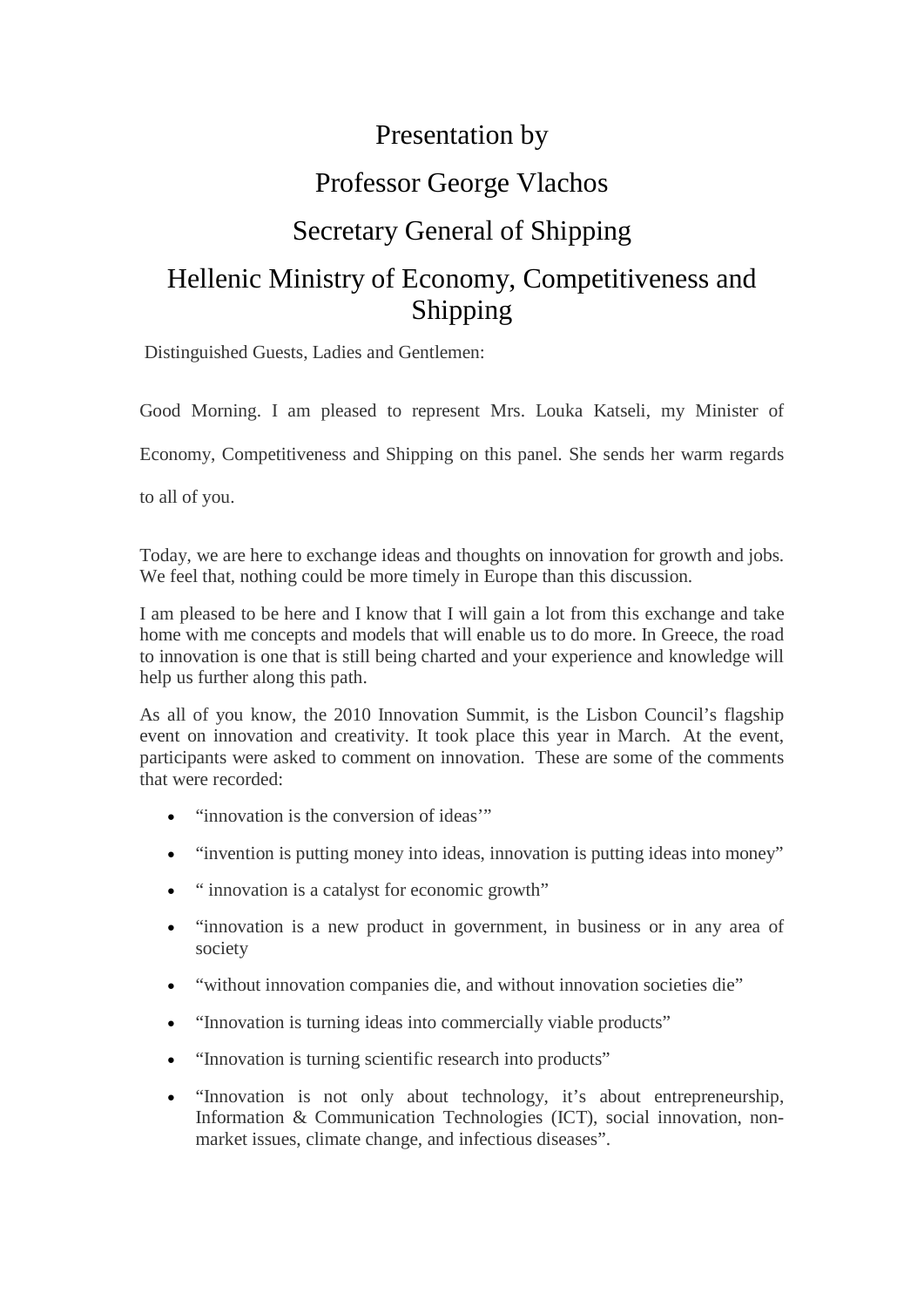At the Lisbon Council's 2010 Innovation Summit on innovation and creativity, Máire Geoghegan-Quinn, European commissioner for research and innovation, called on Europe to step up its innovation performance, outlining how transformative changes should be used to address "grand challenges." \*REF. 1

# *"It is the conversion of ideas"*

I like this definition because it means that innovation can happen in any setting of society; from Health, Education, Environment, Management, Entrepreneurship to ICT.

Innovation has traditionally been linked to R&D (Research and Development).

In Europe, many firms consider a major obstacle to innovation the high R&D costs and excessive economic risks, and this is tied to a lack of appropriate sources of finance*.* Lack of qualified personnel, comes as a close second barrier.

I would like to share some thoughts on **national innovation capacity**. This is defined as the ability of a nation to not only produce new ideas, but also to commercialize a flow of innovative technologies over the longer term.

From this perspective, a range of factors are considered to be important for effective innovation effort. A sufficiently developed 'supply' side of R&D\* (REF. 2) is a necessary condition for successful innovation. They are however insufficient.

Broader framework conditions are important as well, including a sufficient 'demand' for innovation to reward successful innovators. This requires sophisticated lead users willing to pay early on for innovations, effective intellectual property rights (IPR) schemes, a favourable macroeconomic environment and finally, effective competition in output markets.

With well functioning product markets, firms will have incentives to innovate to improve their competitive position, while new firms, incorporating new ideas, can flow into the market.

Furthermore, new business opportunities can only be taken advantage of, if appropriately educated and skilled workers can be hired under the right conditions. This, requires flexible labour markets providing innovators, access to researchers, and skilled human capital. Similarly, well functioning risk capital markets assure innovators access to financial capital, to finance their risky projects.

But, perhaps the most critical element in an innovation system, is the interrelationship of its agents.

By that I mean, through networking among firms, researchers and governments, the supply of new ideas diffuses through the economy.

Of particular importance is the public-private interface, that is, the relationship between elements of the public sector, such as the Educational and Research system, and the industrial base.

However, innovation does not need to be linked only to Science and Technology, or R&D. It is now a panoply of issues, as I mentioned earlier.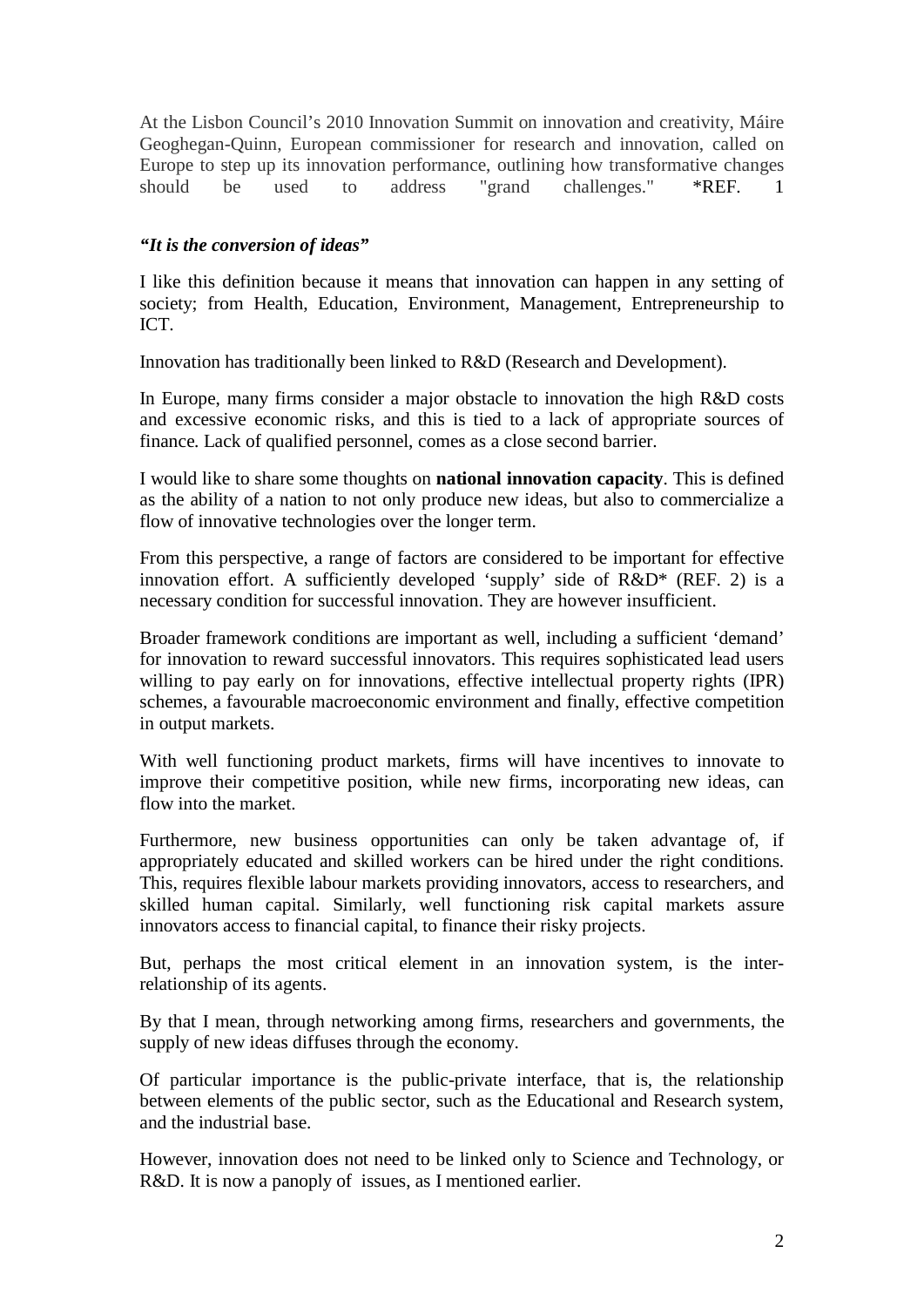I believe that we need to broaden our perspective on Innovation, in other words our **innovation capacity.**

Innovation capacity requires more than the ability to produce new ideas. It also includes the capacity to bring new products and procedures to market.

Or, as Máire Geoghegan-Quinn, European commissioner for research and innovation, termed it "a chain from research to retail".

In this perspective, developing an innovative capacity involves not only the creation of new knowledge, but also the capacity to absorb new knowledge, to transfer and diffuse knowledge, and the ability to learn through interaction.

Viviane Reding, the European commissioner for telecommunications and media, delivered last July, the Ludwig Erhard Lecture, at the Lisbon Council's flagship event on economic modernisation.

In her landmark address, Commissioner Reding shared her thoughts about forthcoming initiatives on the digital dividend, high-speed broadband Internet, Intellectual Property Rights in the digital age, and m-commerce.

She also discussed the broader picture of the challenges the European Commission will need to meet in the next five years; and in particular the role she would like consumers to take in the evolving single market online.

 In Spain, in January of this year, the leading associations of the European ICT industries (accounting collectively for more than  $\epsilon$ 700 billion of revenue and 6 million employees) including the Hellenic Federation of ICT Enterprises(SEPE), stated:

- "Europe's future competitiveness will depend to a large extent on its ability to facilitate a widespread launch of ICT in both the public and private sectors. For the sector to play its role, we call on the Commission and member states to give priority to measures that will expand the development of ICT services, products and networks throughout Europe".
- "Already accounting for more than 40% of the productivity growth, ICT will not only play a key role in accelerating Europe's economic recovery, but also its ability to move forward into the future".

In Europe, broadband-based innovation has the potential to create up to one million new jobs and generate additional economic activity worth  $\epsilon$  849 billion. The application and diffusion of ICT has the potential to reduce CO2 emissions by 15%, thereby contributing to Europe's ambitious climate change objectives.

#### This, Ladies and Gentlemen, is what I call *Innovation for growth and jobs.*

My Minister, Mrs. Louka Katseli, in her speech to the Hellenic Federation of ICT Enterprises (SEPE) at the beginning of May, called upon the ICT industry to assist in streamlining the public sector administration. The four priorities for the coming year are: e-procurement, electronic prescriptions, hospital information systems, and digital monitoring of the fuel market.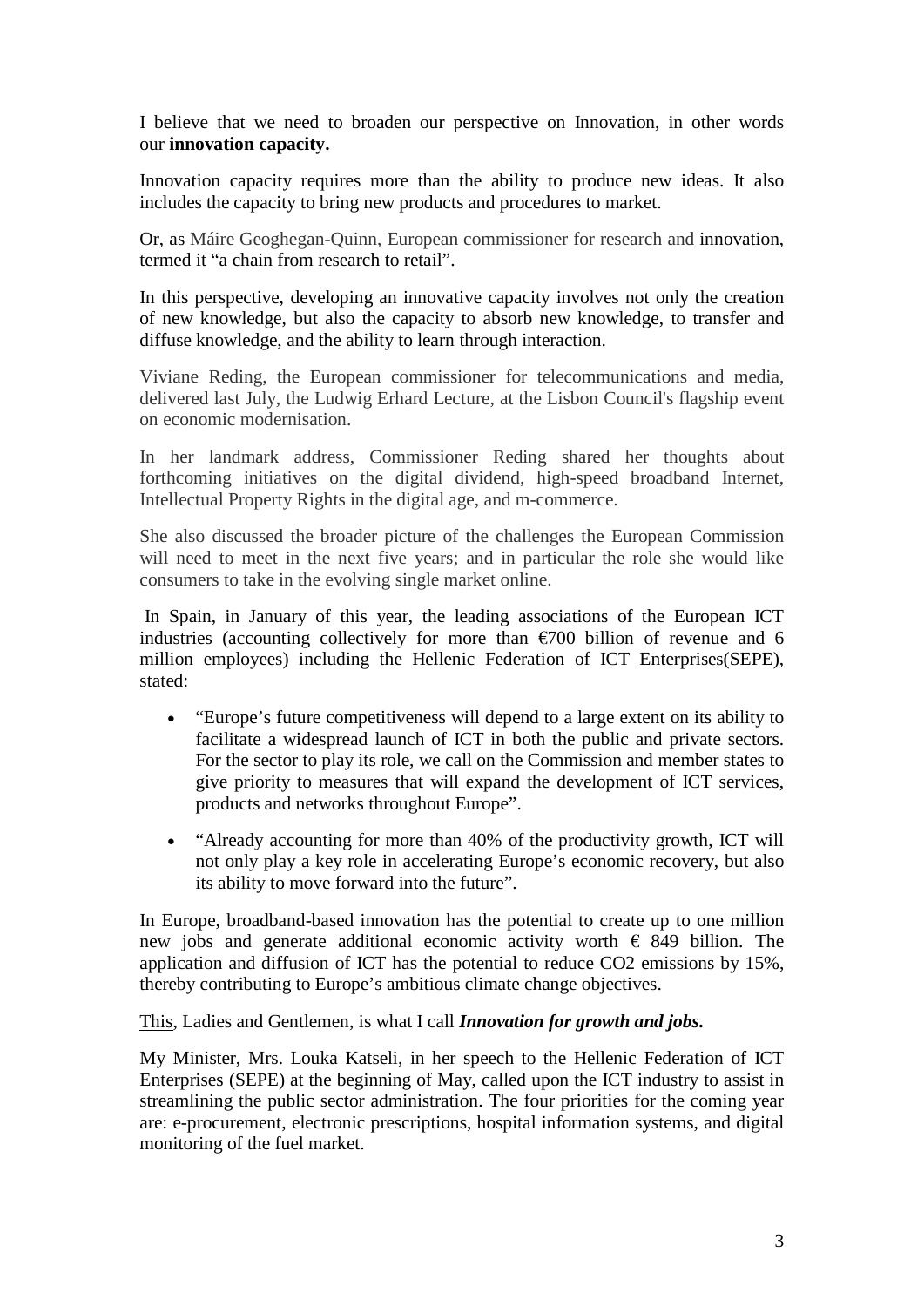A major goal of our government is Transparency and Accountability in governance and functioning of the entire state, with rehabilitation measures to save resources, reform the administration, monitoring, transparency and accountability.

#### For us, the ITC industry and businesses are key partners in achieving these goals.

Our fundamental objective is to strengthen the competitiveness of the economy and revive it through digital services. This is a key priority for the Ministry, and a collective goal for the entire government.

In two words: "Digital Business and Entrepreneurship Overall ".

A digital archive will be developed to simplify all of the licensing and operation of enterprises in the second and third steps. A digital infrastructure, is also needed, for establishing a business, licensing and operation.

The new development law will have criteria to strengthen R&D, Technology, and Innovation. The contribution of each project to innovation, research, and competitiveness, will be the key criteria in the selection of a firm, or an investment plan.

Digital competitiveness for small and medium sized enterprises will be viable through various funding programmes. The major criterion will be to ensure that innovative digital solutions are implemented.

We want to change our business culture and put our country on the map of global entrepreneurship, to get fast track development in the creation of new jobs, and the promotion of export activities.

Improving competitiveness cannot exist without Digital Convergence. Improving the financial problem cannot be done without Digital Convergence.Improving the quality of services to citizens cannot be done without Digital Convergence.

We believe that the core concept of entrepreneurship is innovation. Entrepreneurship is the creation of new activities, that lead to new products and services and job creation. In other words, "Innovation for growth and jobs".

This is for us an important condition for the future of our country.

## **The instrumentalization of innovative thinking, works as a structured mechanism, aiming to maximize the economic results.**

Distinguished Guests, Ladies and Gentlemen:

Thank you for your attention.